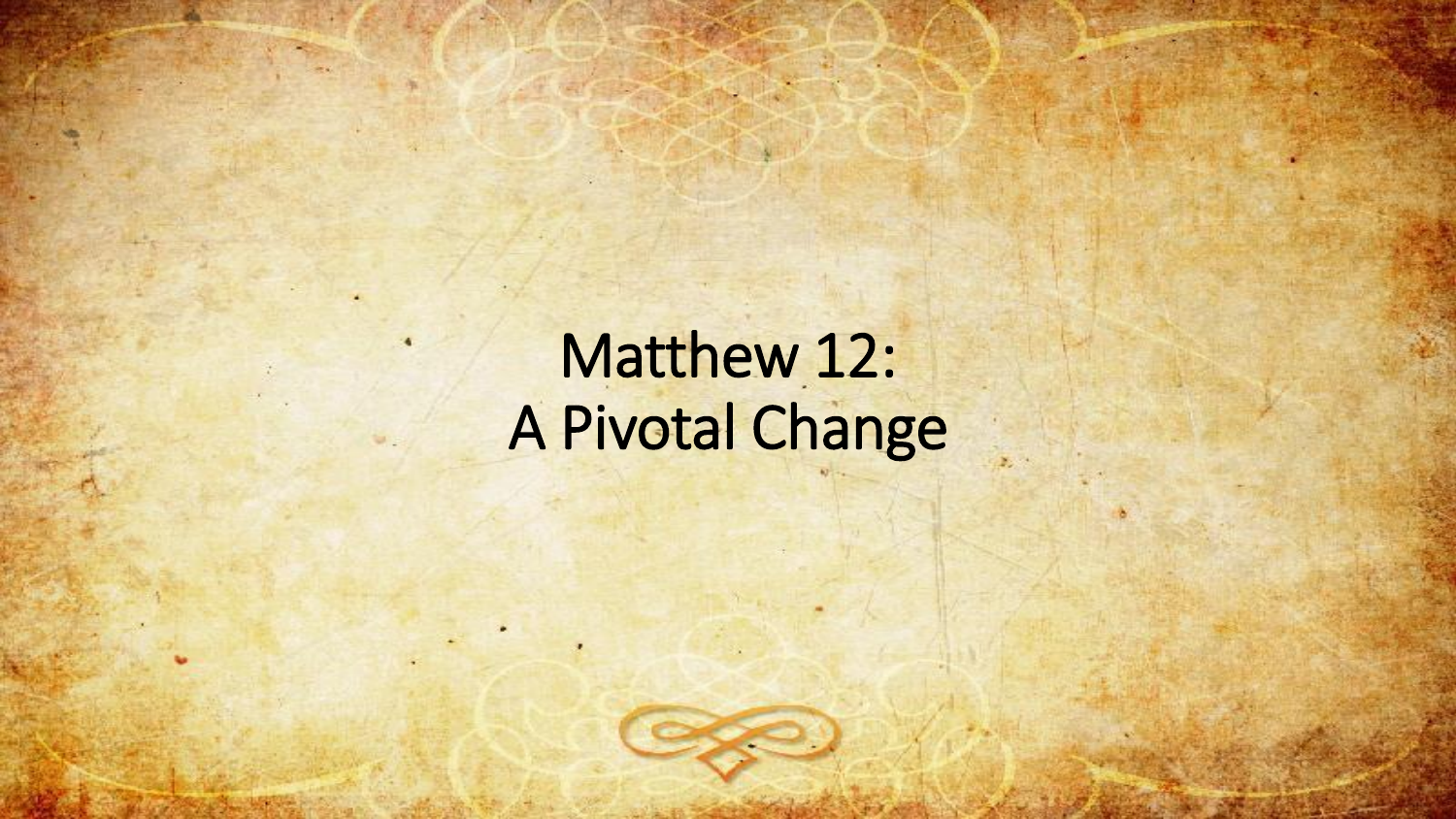#### Matthew 12

- **Chapter 12 is a turning point in Matthew's Gospel, the chapter where that generation of Israel loses the kingdom**
- **By the time we reach the end of this chapter, Jesus will have withdrawn His offer of the Kingdom because of their unbelief**
- **And He will issue an ultimatum to the nation concerning His return**
- **Meanwhile, the nation's rejection of Jesus altered Jesus' entire approach to ministry**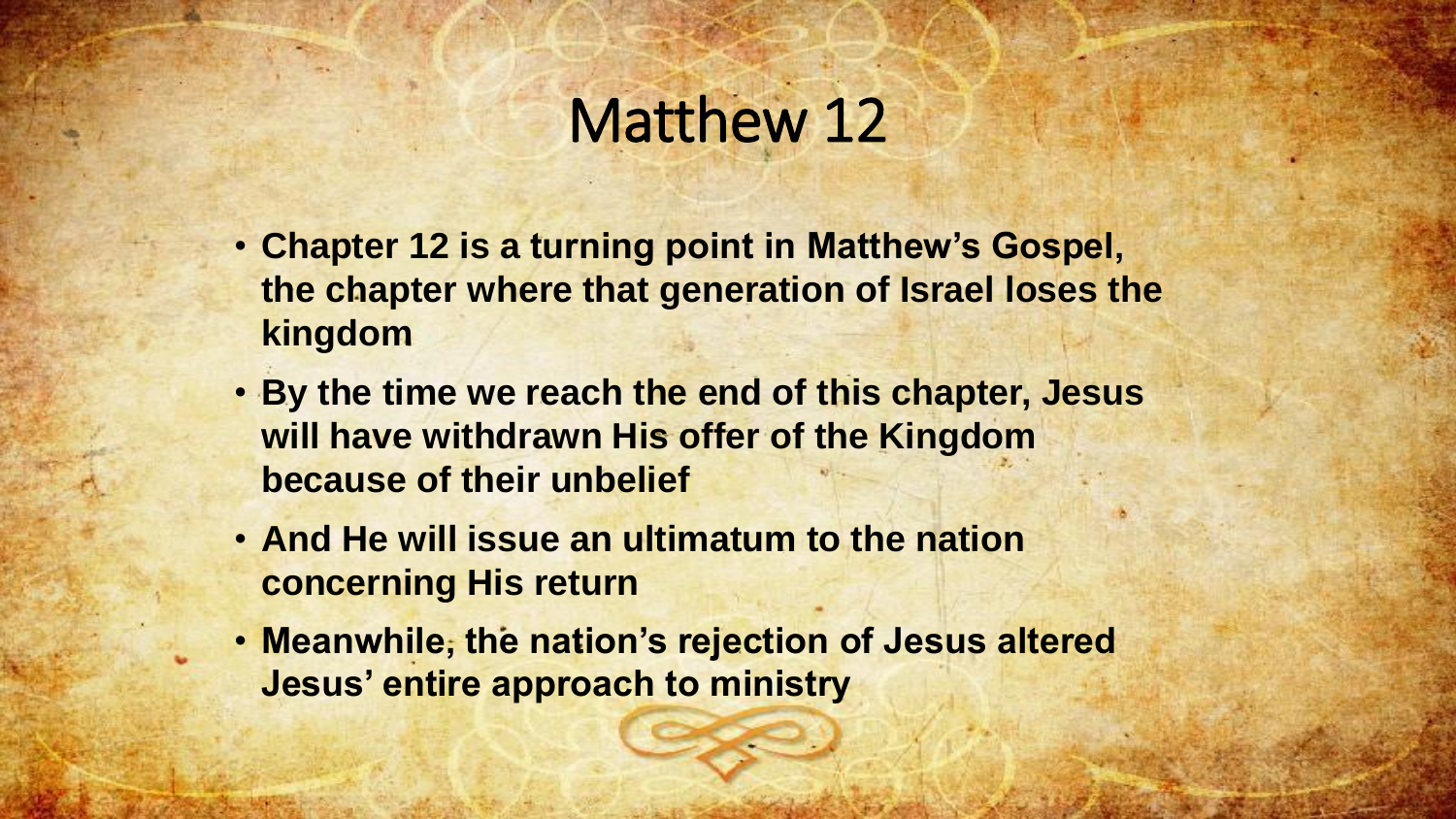#### Matthew Chapter 12

- **Jesus and the disciples pick grain on the Sabbath**
- **Jesus heals a man with a shriveled arm on the Sabbath**
- **He heals all the sick in a large crowd**
- **He expels a demon from a mute and blind man**
- **The crowd thinks he's the Messiah but the Pharisees accuse him of healing by Beelzebul**
- **The Pharisees ask for a sign – he refuses and says they will only have the sign of Jonah**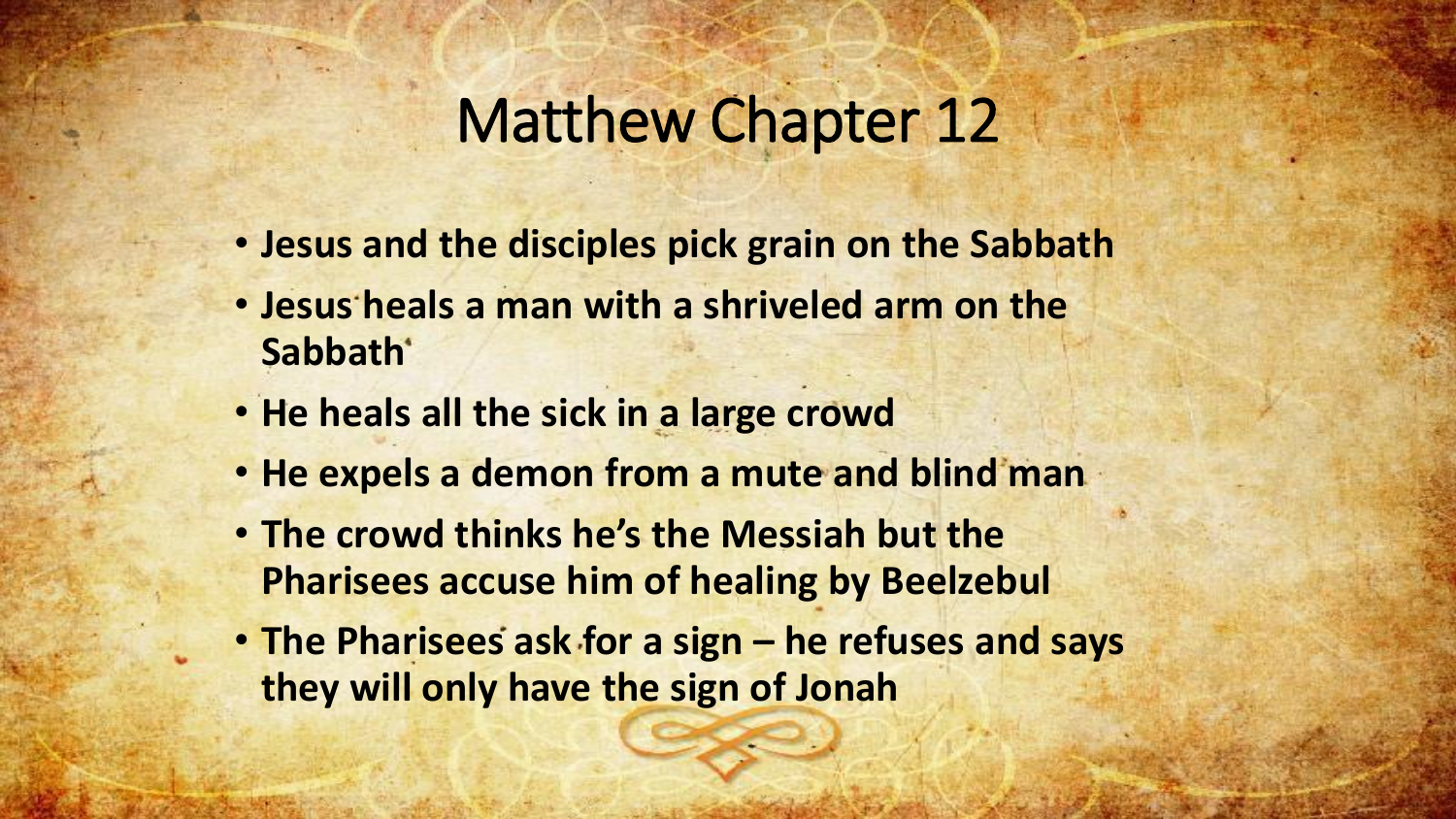# 4 topics in Chapter 12

- **The Oral Law (Mishnah)**
- **The Messianic miracles**
- **The unforgivable sin**
- **Withdrawal of the kingdom proposal**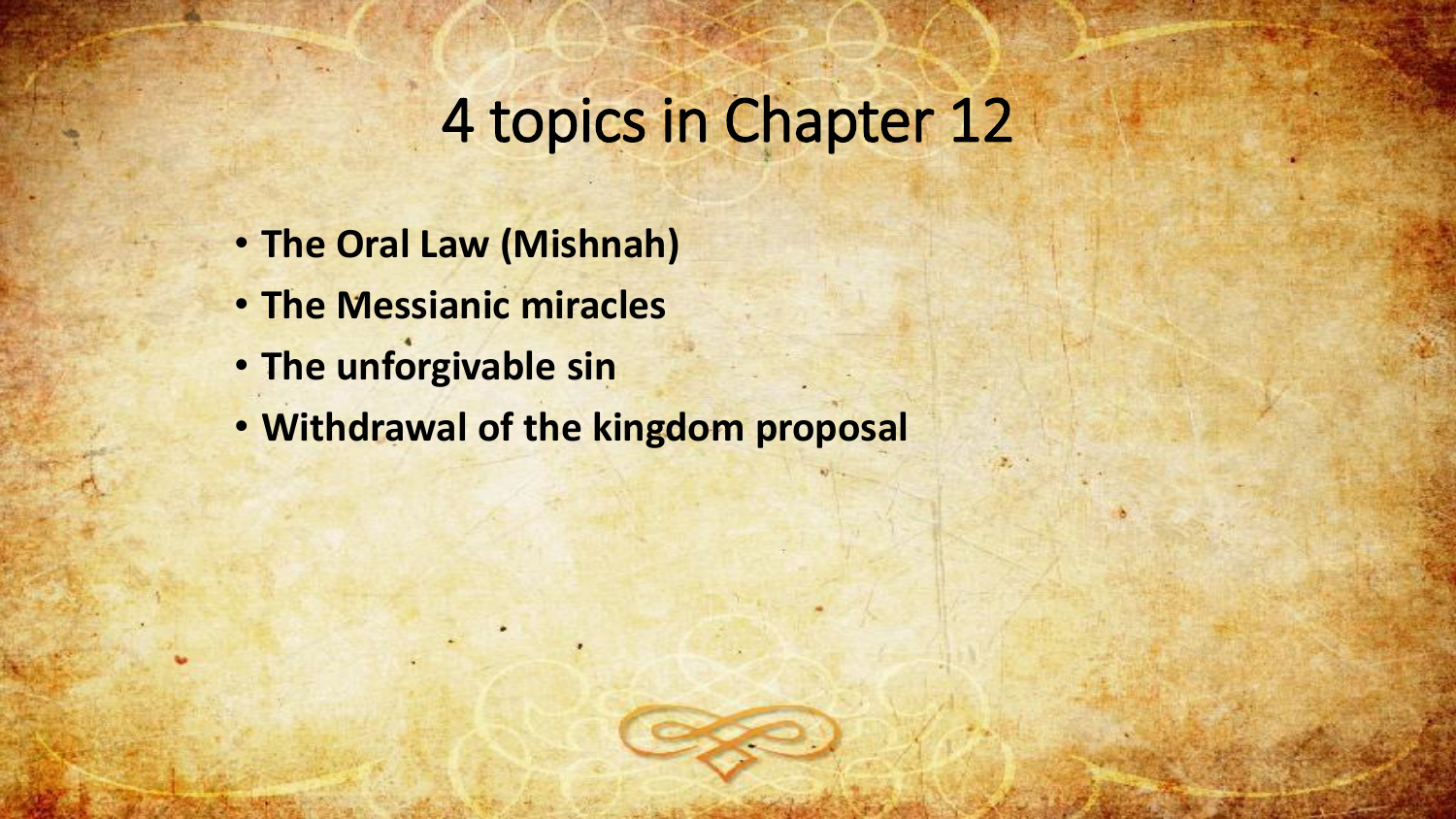## The Oral Law (Mishnah)

- **The rabbis were the authors of the Oral Law**
- **It formed the basis of their authority and power**
- **They periodically added new laws that burdened the people**
- **Matthew wanted to illustrate 2 points:** 
	- **1. How absurd the Sabbath rules were**
	- **2. How determined Jesus was to ignore them**
- **Thus, in Ch 12 he writes about the Sabbath miracles and Jesus' confrontations with the Pharisees**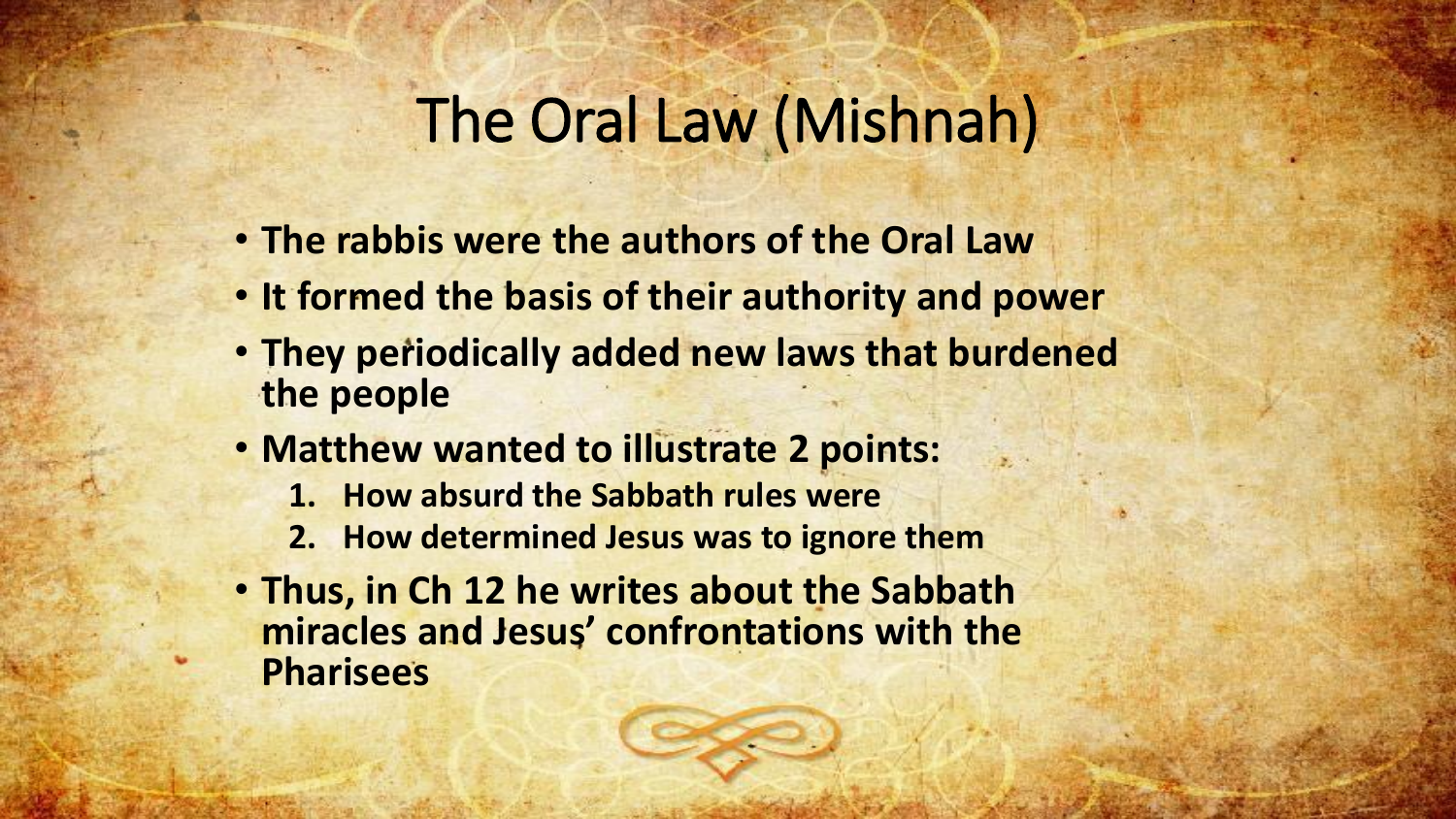#### The Oral Law (Mishnah)

- **The Oral Law had morphed into legalism**
- **Rabbis made it more important than God's law**
- **They used it to control the people**
- **Jesus fought against it**
- **In the Sermon on the Mount, first, he clarified that he was not changing the law** 
	- **"Do not think that I have come to abolish** *I* **the Law or the Prophets; I have not come to abolish them but** *[r](https://biblia.com/books/esv/Mt5.14)* **to fulfill them Matt 5:17**
- **Then he corrects the oral law by offering examples**
- **You have heard it said… but I say…**
	- **[\(Matt 5:21,](https://biblia.com/bible/esv/Matt%205.21) [27](https://biblia.com/bible/esv/Matt%205.27), [31](https://biblia.com/bible/esv/Matt%205.31), [33](https://biblia.com/bible/esv/Matt%205.33), [38](https://biblia.com/bible/esv/Matt%205.38), [43\)](https://biblia.com/bible/esv/Matt%205.43)**
- **Then he ignores the Mishnah and performs miracles on the Sabbath in order to provoke the Pharisees**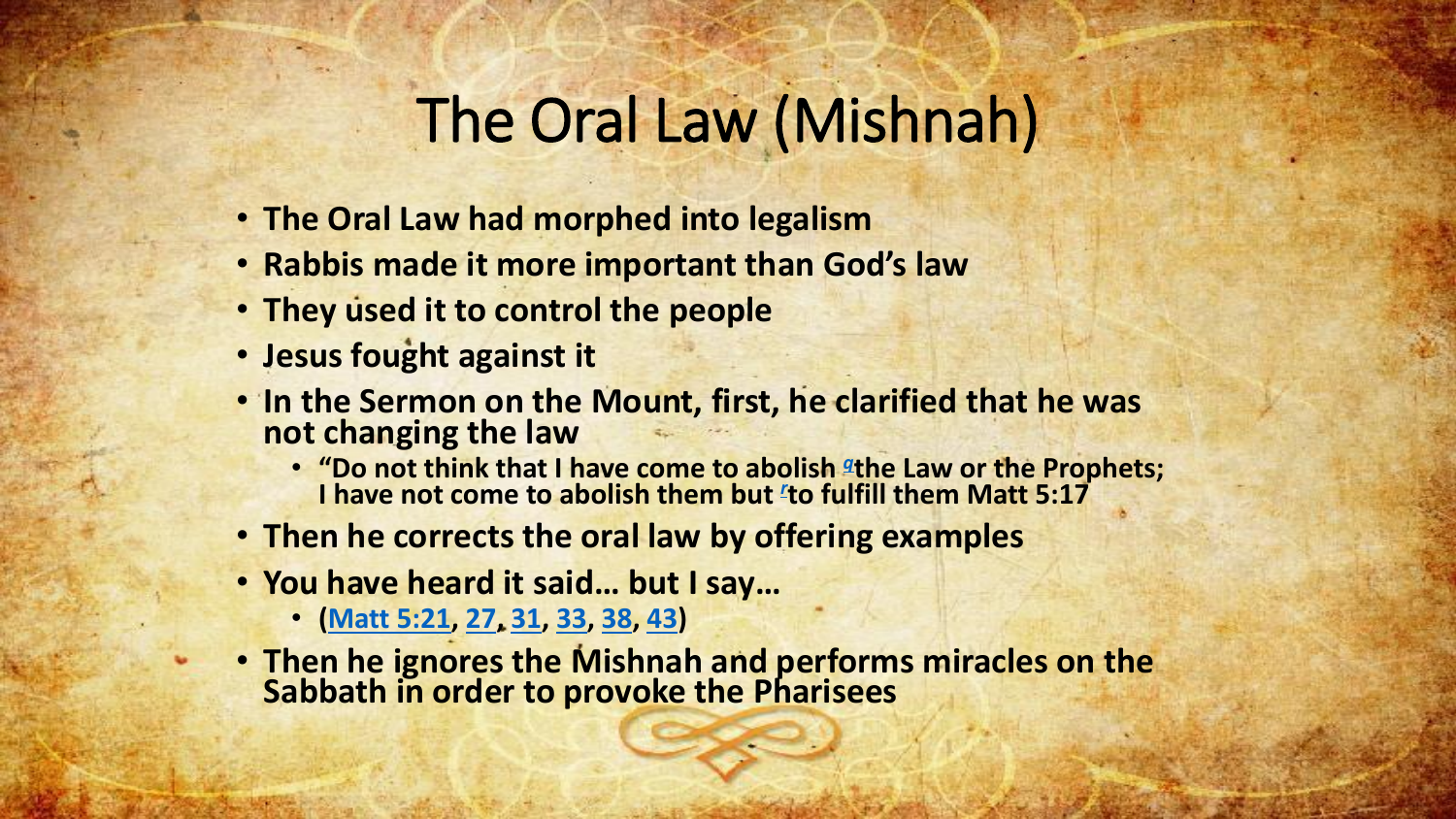## Mosaic Law vs The Oral Law (Mishnah)

- **Mosaic Law – the 613 laws that God gave Moses written in the Torah (Genesis, Exodus, Leviticus, Numbers, and Deuteronomy)**
- **Oral Law (Mishnah) – a written collection of oral traditions that expands on and interprets God's written Law, especially that given to Moses**
- **The Oral Law also includes edicts and ordinances enacted by the sages throughout the generations, and laws and teachings extrapolated from the Torah's verses**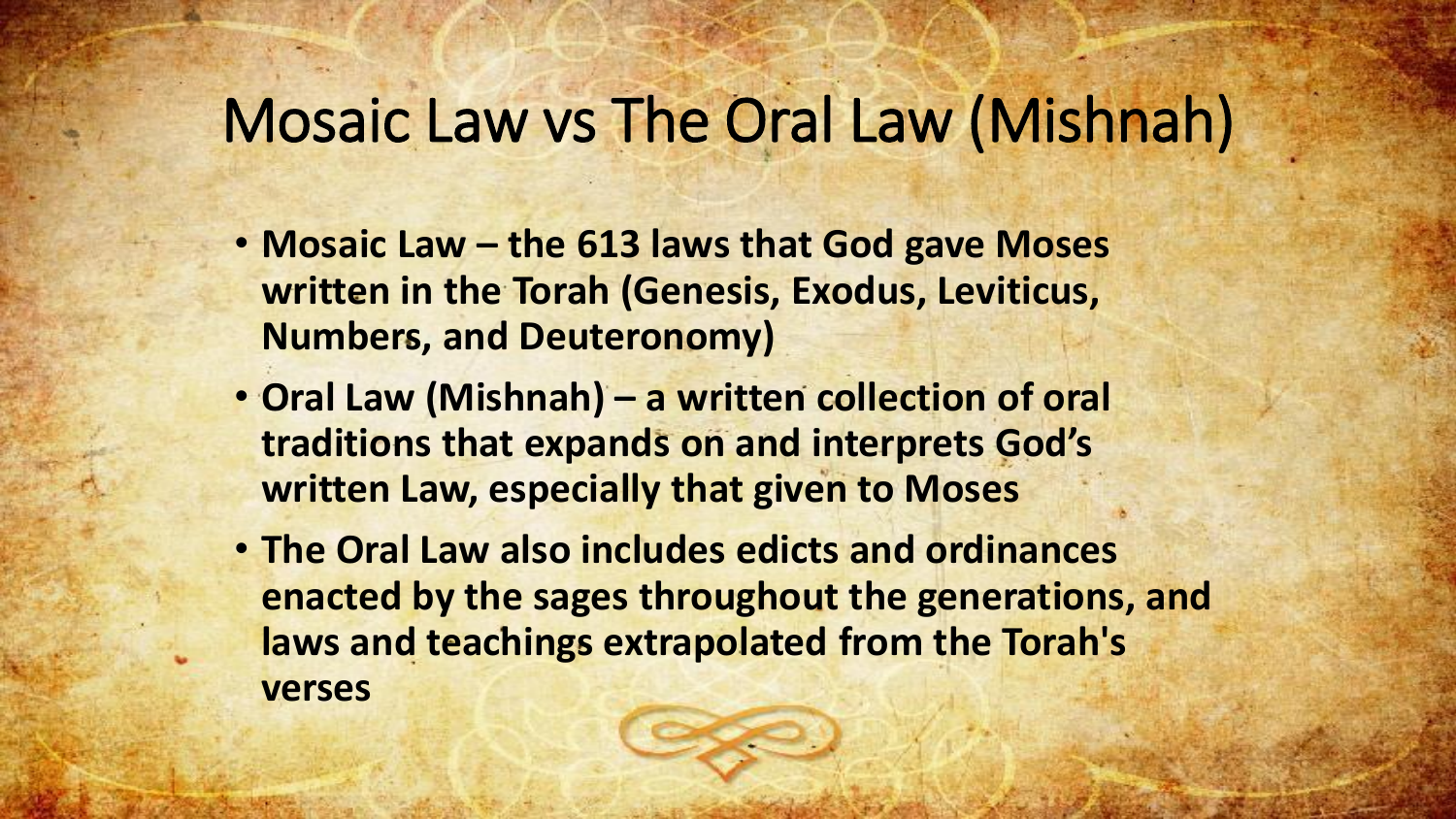# The Oral Law (Mishnah) Kosher Rules

- **Example: Kosher laws**
	- **Leviticus 11 and Deuteronomy 14 describe which animals, birds and seafood a Jew can eat**
	- **Anything beyond these were rules that did not come from the bible**
	- **The rabbis added all the other kosher rules about utensils, washing, preparing, serving, etc.**
	- **"Do not cook a kid in its mother's milk"?** *Deut 14:21*
	- **This was prohibited because it was a practice of worship for Baal**
	- **The Mishnah misses the point and explains that this passage prohibits eating meat and dairy together**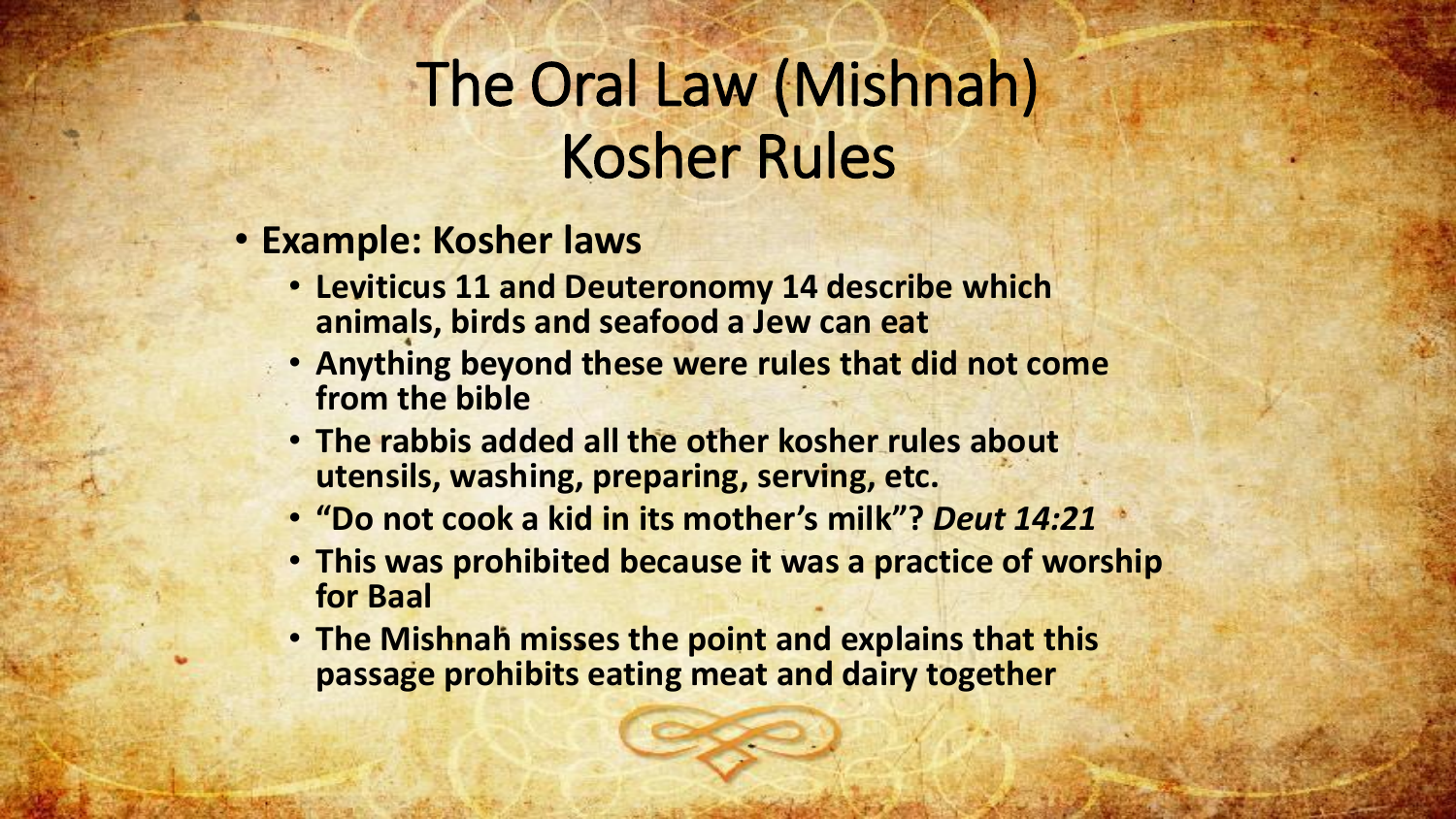#### Exodus -The Sabbath

- **Example: The Sabbath – a day of rest**
- **<sup>2</sup> For six days, work is to be done, but the seventh day shall be your holy day, a day of sabbath rest to the LORD. Whoever does any work on it is to be put to death. <sup>3</sup>Do not light a fire in any of your dwellings on the Sabbath day." Exodus 35:2-3**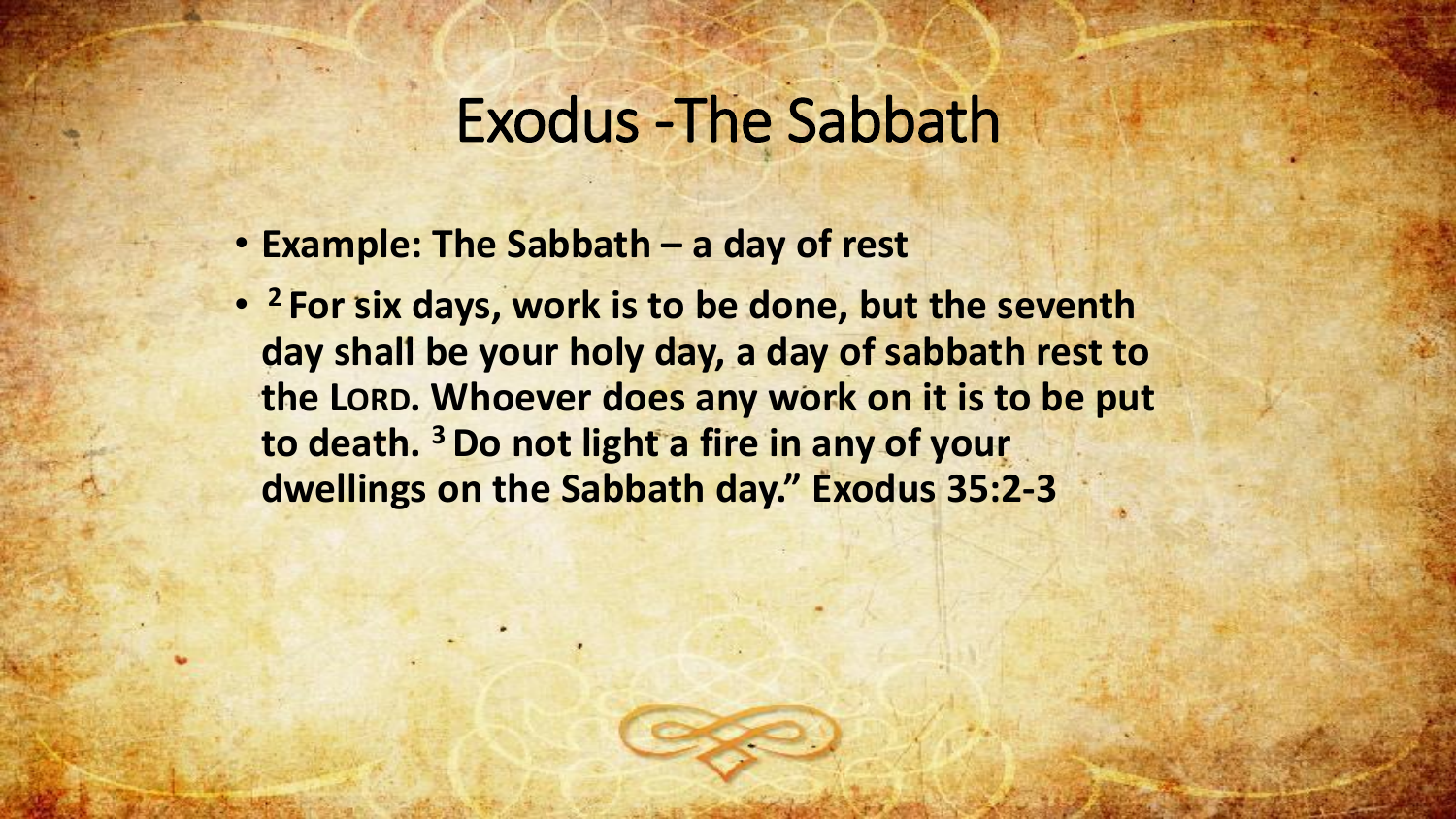# The Oral Law (Mishnah) Sabbath Rules

- **Sabbath observance was something special for Jews; it is the law above all the rest**
- **There are over 1,500 rabbinical rules for Sabbath observance**
- **… which turned the day of rest into a complex maze of regulations bringing burden and worry**
- **For this reason, Jesus ignored and mocked these rules to make clear that the Pharisees' rules weren't God's rule**
- **In fact, they weren't even keeping the spirit of God's law**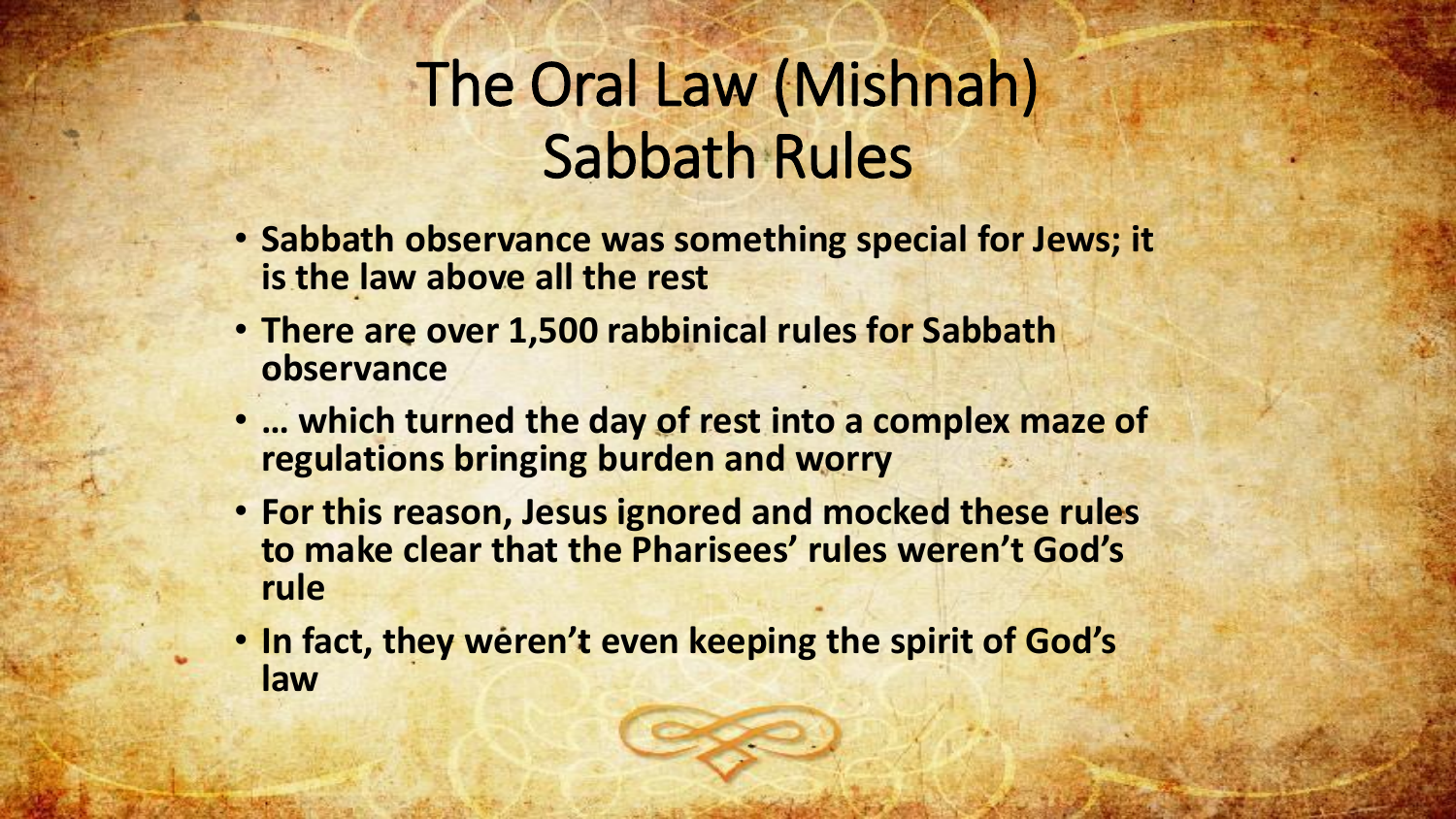# Jesus' opposition to The Oral Law (Mishnah)

- **The rabbis called the Sabbath day Israel's "queen"**
- **Jesus refused to acknowledge the authority of the Pharisees' endless list of Sabbath day rules**
- **When confronted by the Pharisees about his Sabbath miracles, Jesus showed how the Sabbath rules were a means of oppression by the Pharisees and not what God had commanded**
- **He infuriated the Pharisees**
- **For this reason more than any other, the Pharisees conspired to have Jesus killed**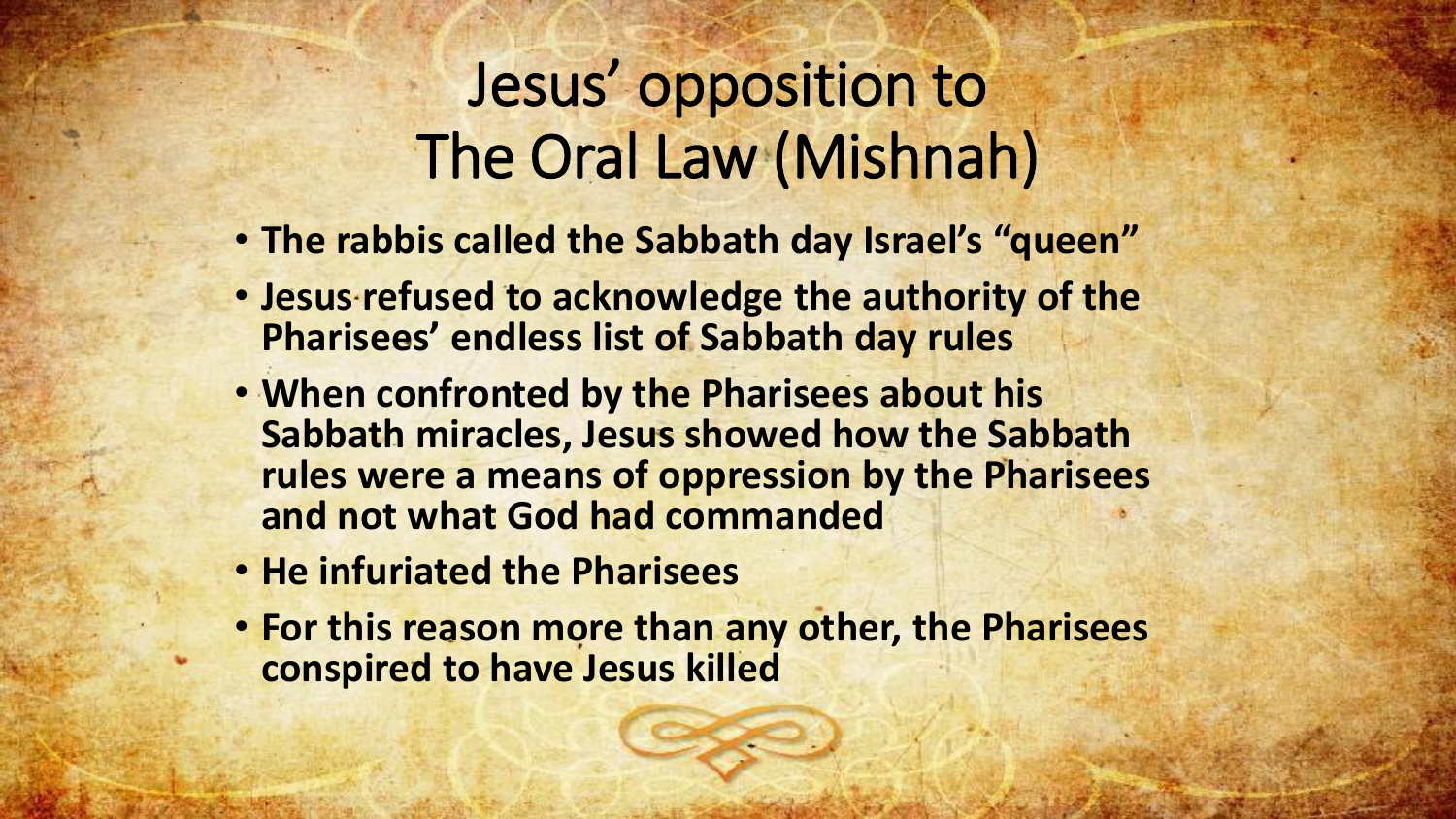- **In Jewish belief[\[1\]](https://www.haderekministries.com/index.php/articles/62-old-testament-new-testament-typology/164-the-four-messianic-miracles#_ftn1), there were four physical conditions in mankind that could only be corrected by God Himself. It was believed that when God would send His Messiah, the SIGN that would prove to the Pharisees who He was would be the performance of four specific miracles. They are known as the four Messianic Miracles:**
- **1. Cleansing a Jewish Leper**
- **2. Casting out a Deaf and Dumb Spirit**
- **3. The Healing of Birth Defects**
- **4. Raising the Dead after three days (i.e. the fourth day)**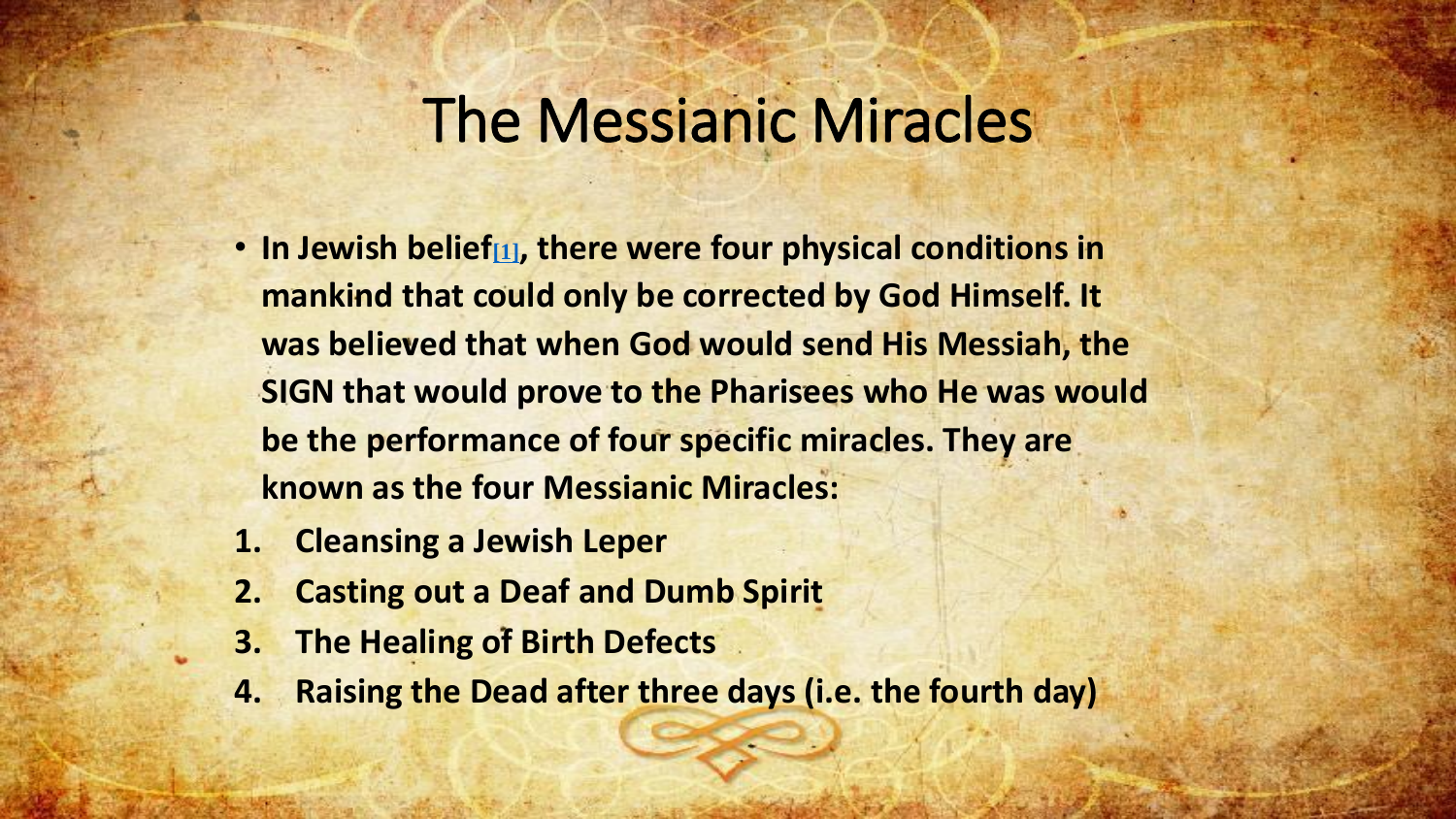- **1. Cleansing a Jewish Leper** *Matthew 8:2-4*
- **There was no healing of leprosy – it was a miracle only the Messiah could perform**
- **However, in Leviticus 14, the Lord provided instructions on how to verify any supposed healing of leprosy – it was an 8-day process**
- **Until the miracle in Mt 8:2-4, no Jew had ever been cured of leprosy, so Leviticus 14 had never been put into action**
- **The Pharisees were in the audience when Jesus performed the miracle**
- **They followed the instruction in Lv 14 and verified that the man was cured**
- **They know this was a Messianic miracle**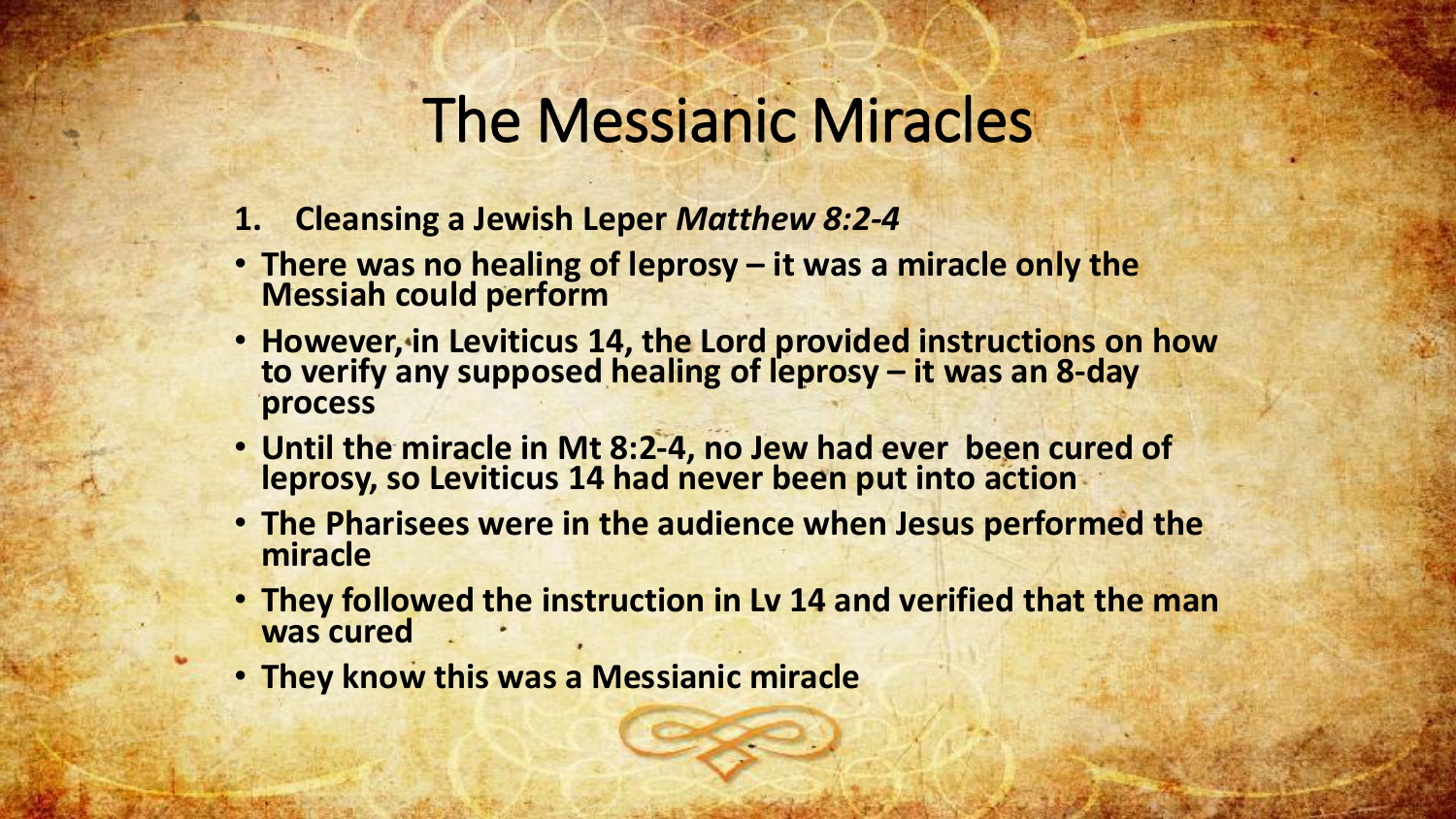- **2. Casting out a Deaf and Dumb Spirit** *Matthew 12:22-37*
- **The Jews practiced exorcism (casting out demons) by a formula involving three steps:**
- **1. They spoke to the demon asking its name.**
- **2. The demon would reply using the voice of the possessed individual.**
- **3. The exorcist would then cast out the demon by its name.**

**The Jews could not cast out a deaf and dumb spirit because the demon could not identify itself through one who could not hear the command nor speak the answer. This led to the belief that when the Messiah came, He would demonstrate His Messiahship by casting out a deaf and dumb spirit.**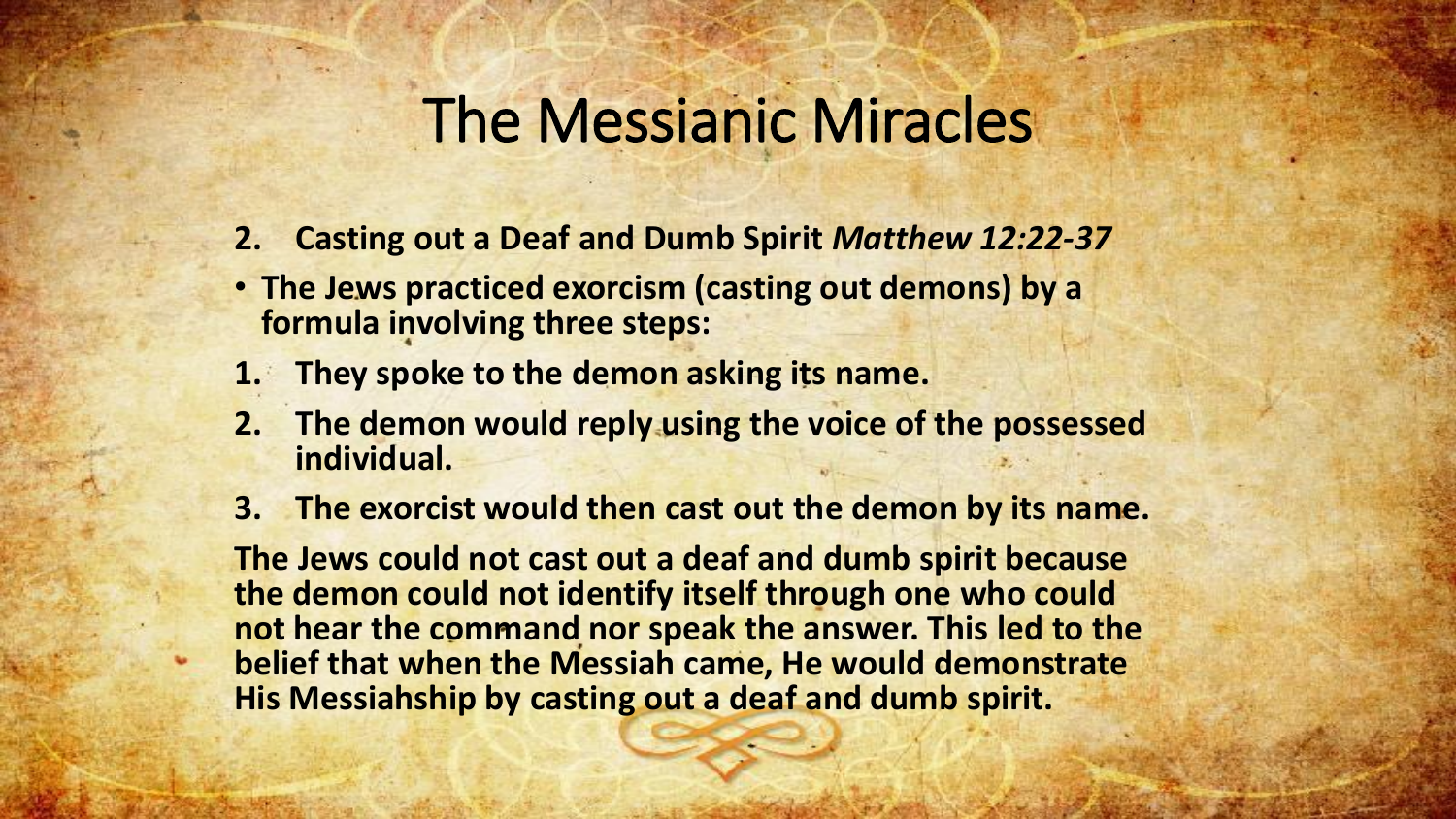- **3. The Healing of Birth Defects** *John 9:1-5*
- **The Hebrew sages believed that birth defects were a punishment from God for the sins of a child or his ancestors. This belief was based upon two scriptures:**
- **"He does not leave the guilty unpunished; He punishes the children and their children for the sin of the fathers to the third and fourth generation." (Exodus 34:7b)**
- **"Who gave man his mouth? Who makes him deaf or mute? Who gives him sight or makes him blind? Is it not I the Lord?" (Exodus 4:11)**
- **They, therefore, reasoned that since it was a punishment from God, only God (or His Messiah) could correct birth defects.**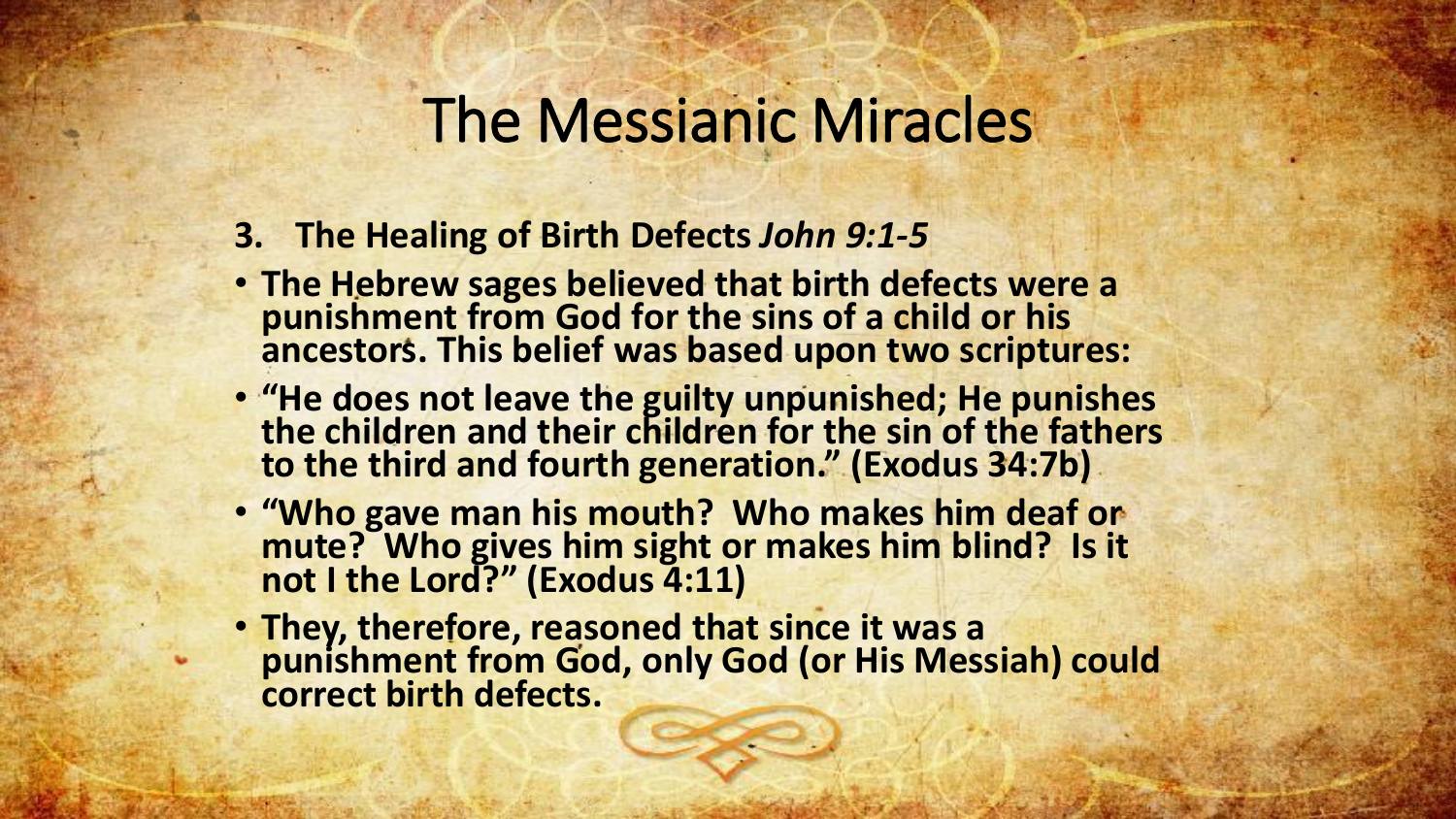**4. Raising the Dead after three days** *John 11:1-44*

**In Jewish thought, a dead person's spirit remained with his body for three days. The dead person could, they believed, be brought back to life within that time. After three days, however, corruption of the flesh set in; then, only God Himself could raise the dead person back to life. It was believed that when the Messiah would come, he would raise someone from the dead after three days (on the fourth day)–– after his spirit had left his body and corruption of the flesh had begun.**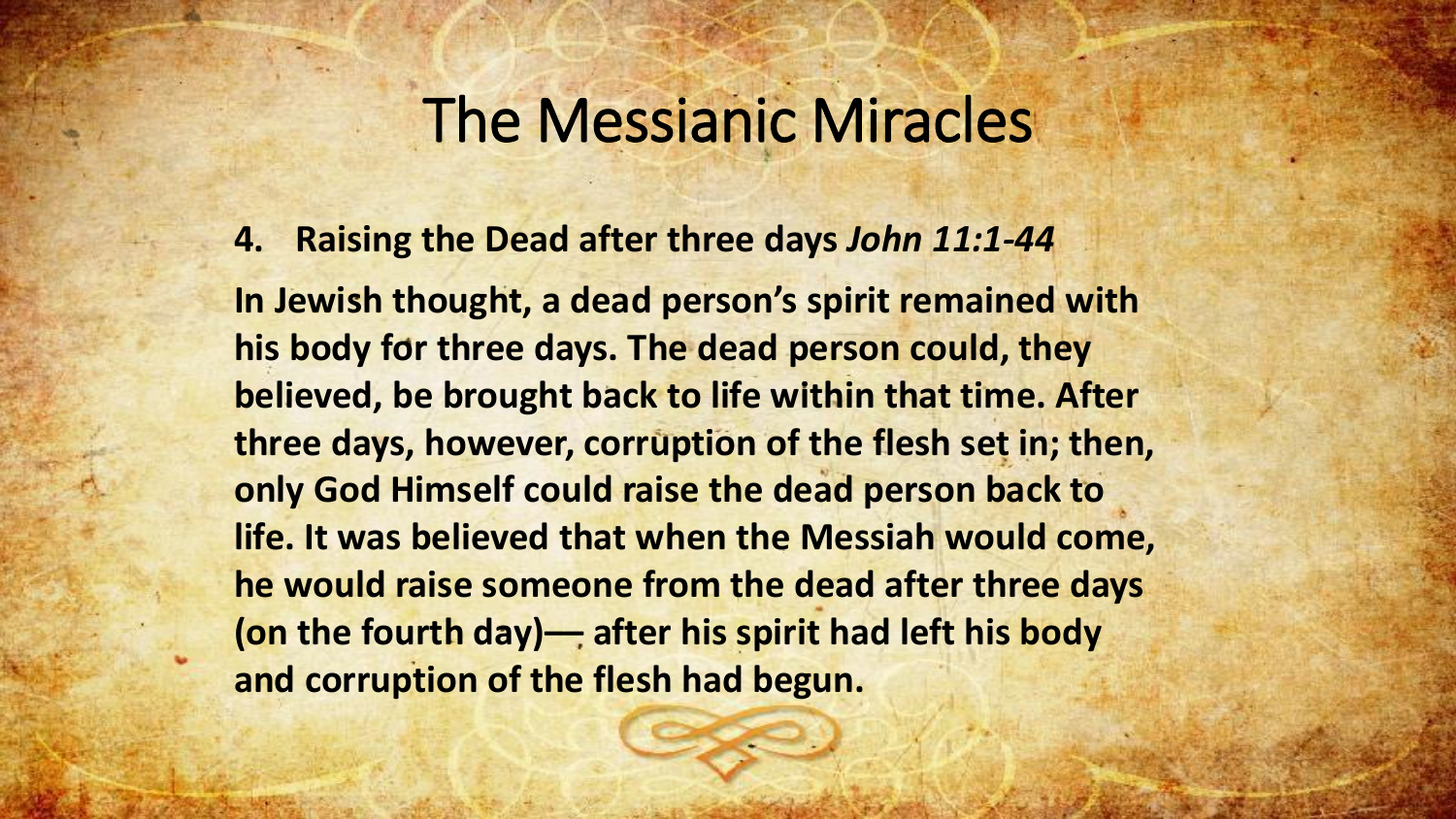# Discounting the Messianic Miracles

- **The Jews following Jesus (including the Pharisees) recognized that Jesus performed the 4 Messianic miracles**
- *Can this be the Son of David? Mt 12:23*
- *But when the Pharisees heard this, they said, "It is only by Beelzebul, the prince of demons, that this fellow drives out demons." Mt 12:24*
- **They ALL – followers and Pharisees – rejected Jesus as Messiah, despite the clear and recognized evidence**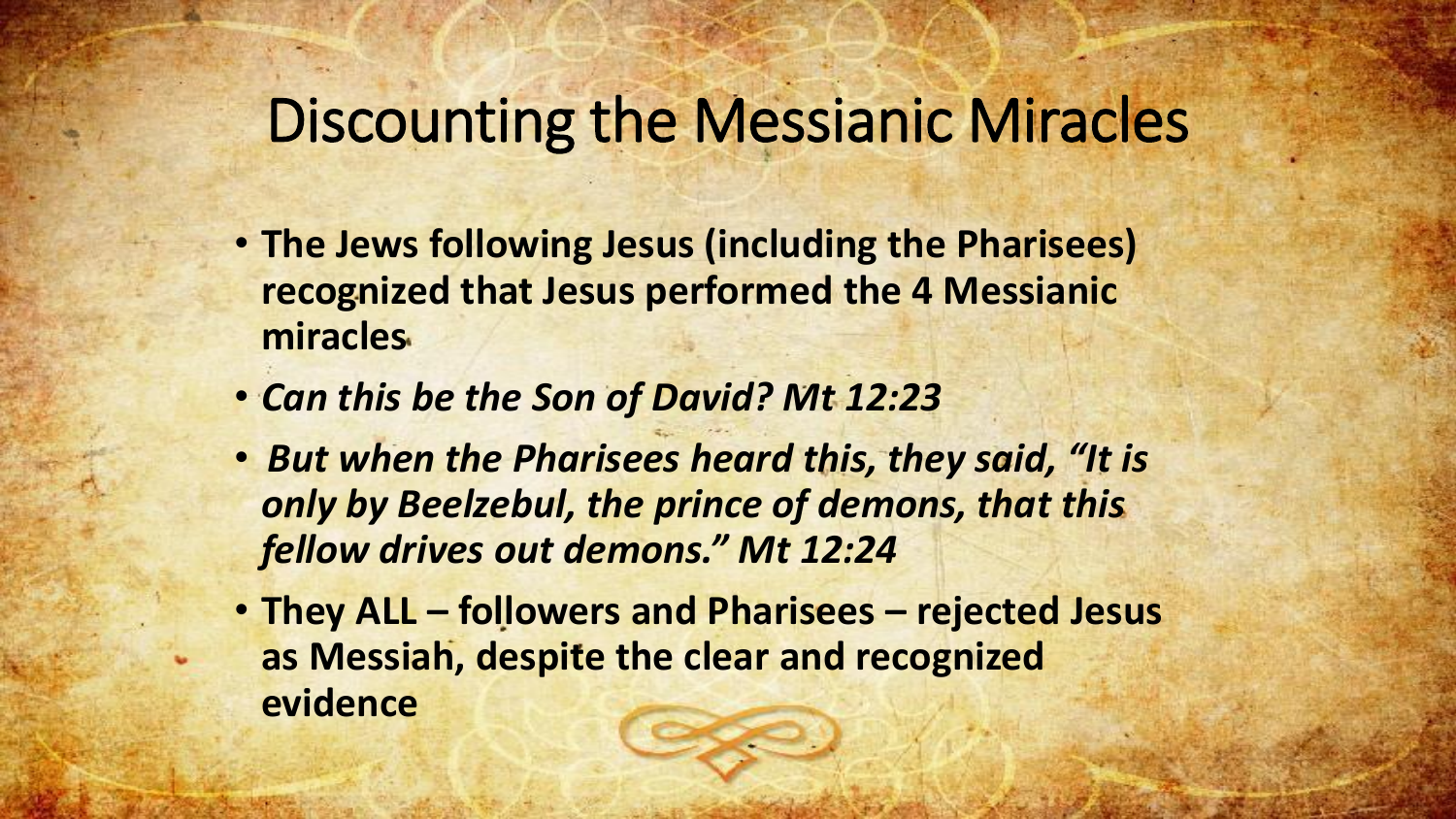• **<sup>31</sup> "Therefore I say to you, every sin and blasphemy [every evil, abusive, injurious speaking, or indignity against sacred things] will be forgiven people, but [\[f\]](https://www.biblegateway.com/passage/?search=Matthew%2012&version=AMP#fen-AMP-23521f)blasphemy against the [Holy] Spirit will not be forgiven. <sup>32</sup> Whoever speaks a word against the Son of Man will be forgiven; but whoever speaks against the Holy Spirit [by attributing the miracles done by Me to Satan] will not be forgiven, either in this age or in the** *age* **to come. -** *Mt 12:31-32 AMP*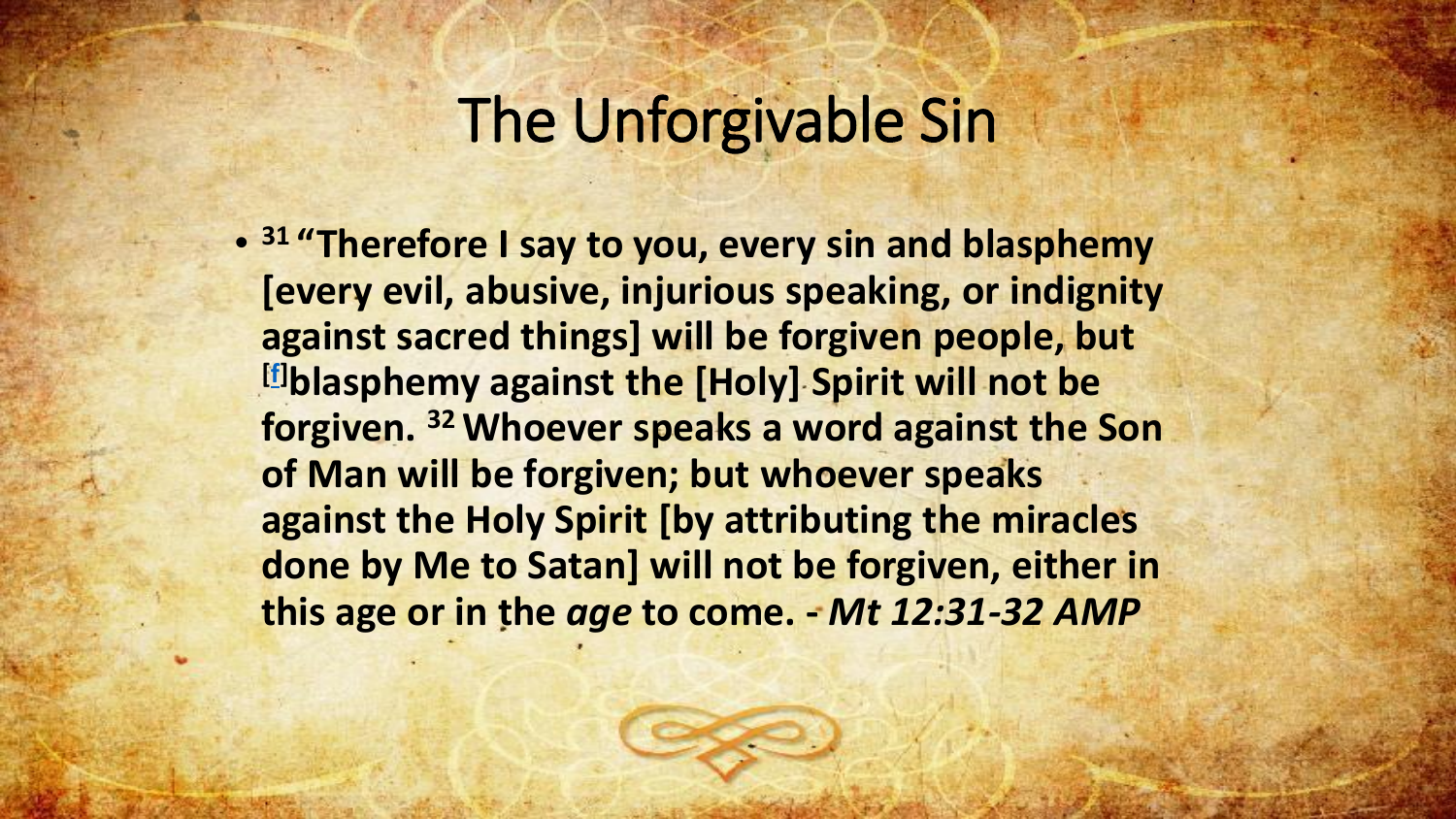- **Is Jesus saying we can't be forgiven for blasphemy?**
- **No - In v 31 He says that any sin and blasphemy shall be forgiven people (or we could say individuals)**
- **Jesus said that any sin you or I could commit is forgivable by the blood of Christ...there are no exceptions**
- **So what is this unforgivable sin, the blasphemy of the Holy Spirit?**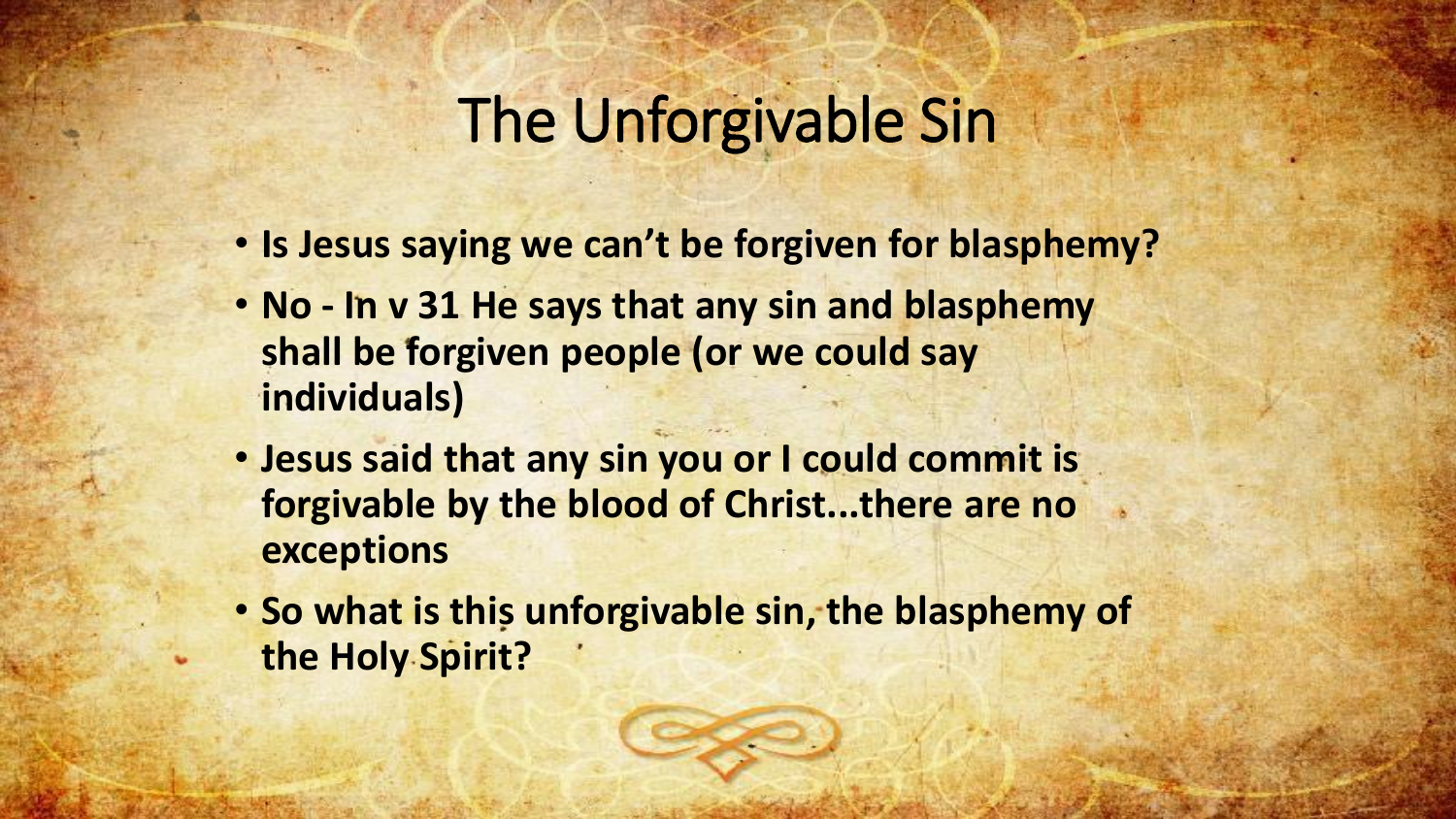- **The blasphemy of the Holy Spirit is a term Jesus uses to describe Israel's rejection of Jesus as their King and Messiah**
- **Israel blasphemed the Spirit's testimony when they claimed Jesus' miracles were done by Satan**
- **Both the religious leaders of Israel and the crowd slandered the testimony of the Holy Spirit by calling it the work of Satan**
- **As a result of that sin, the Lord withdraws the offer of the Kingdom for that generation of Israel**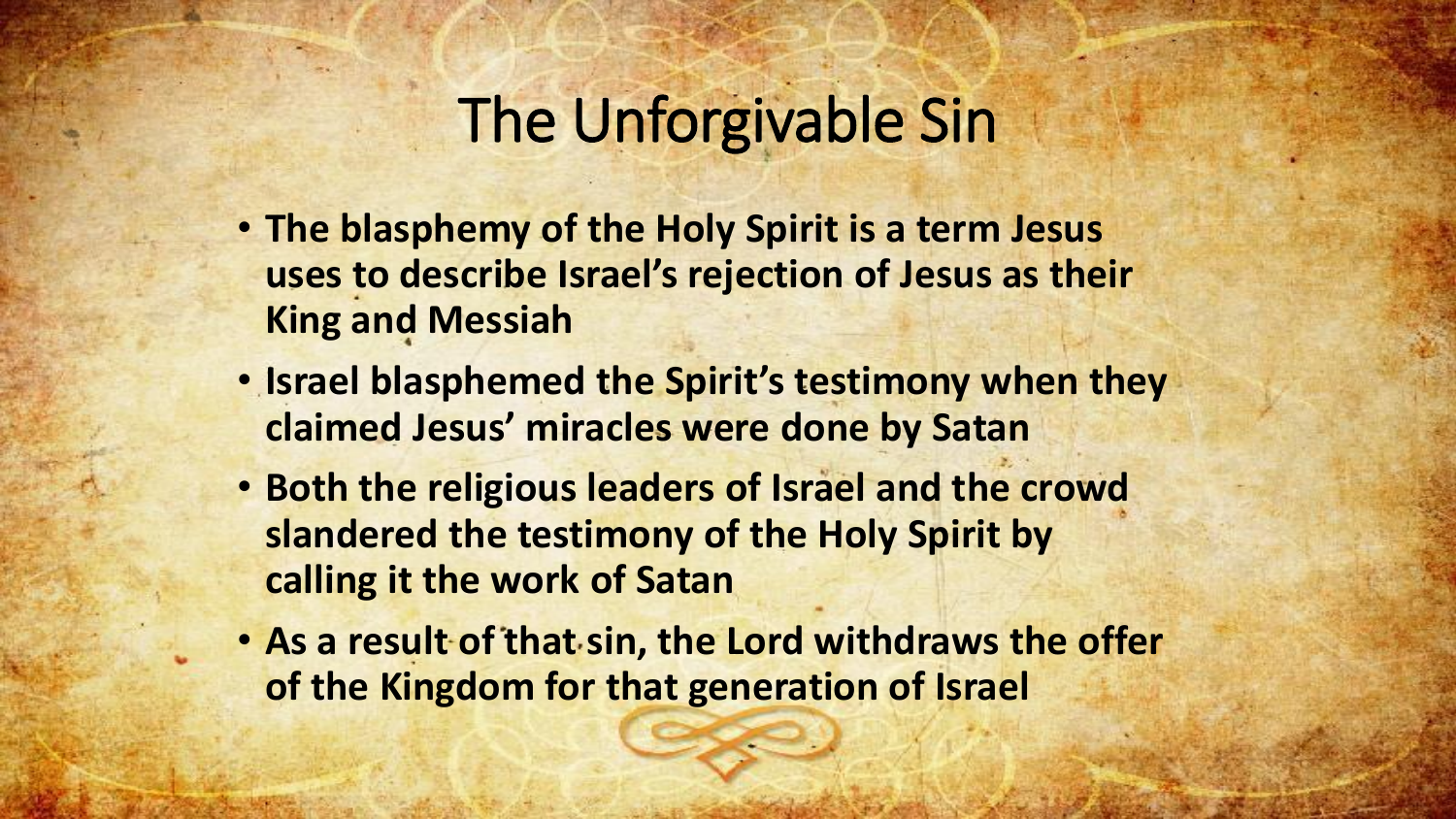- **The unforgivable sin is a national sin with a national consequence, not a personal sin that would condemn someone to hell**
- **Jesus confirms this in v32**
- **So what is the national consequence?**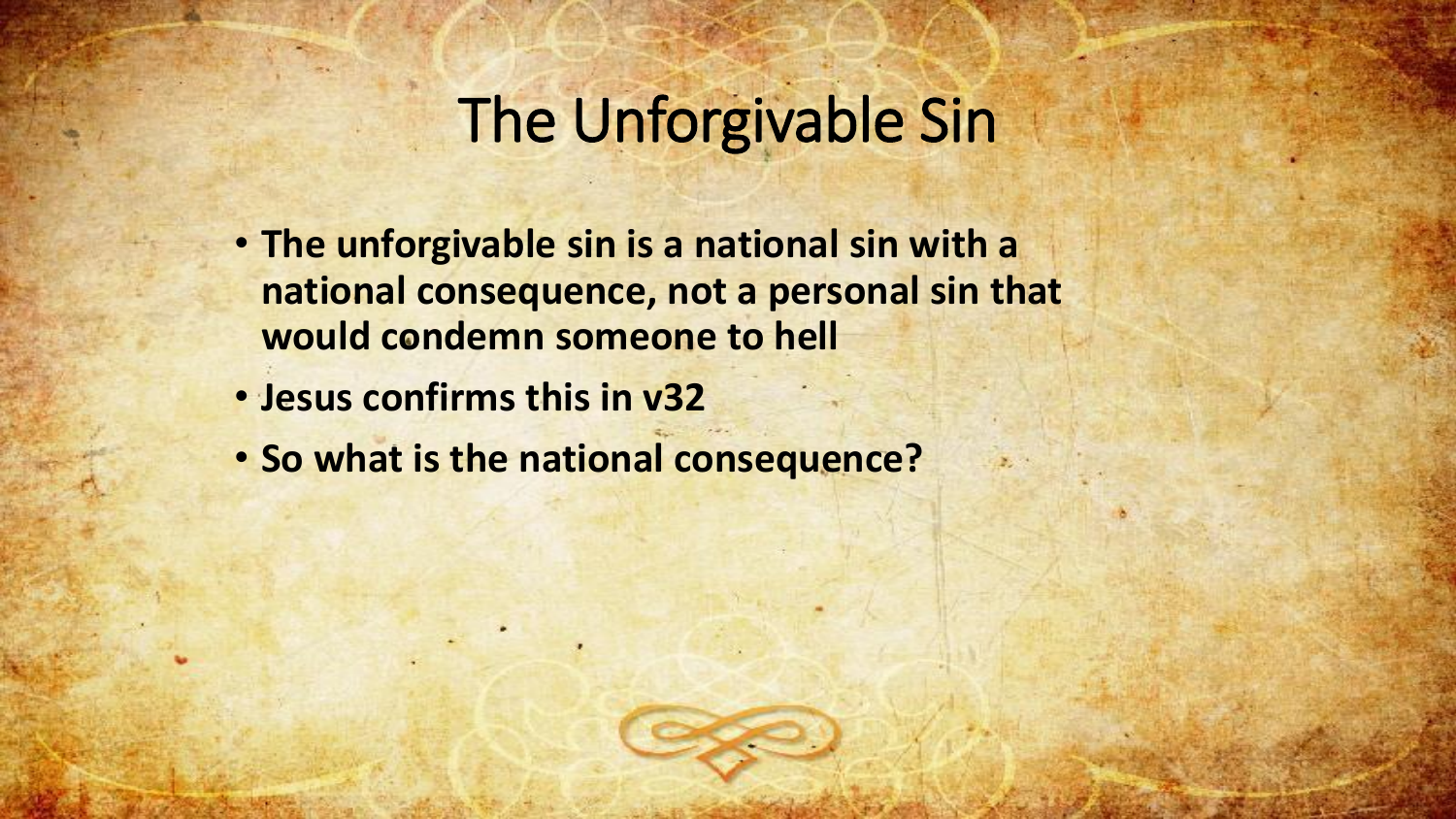#### Withdrawal of Kingdom Proposal

- **Through the first 11 chapters, Jesus is offering the Kingdom to Israel**
- **"… the Kingdom is at hand…"**
- **Now with their rejection of Him, he ends that offer until some time in the future when the nation recognizes Him as Messiah**
- **"Behold, your house is left to you desolate; and I say to you, you will not see Me until the time comes when you say, 'BLESSED IS HE WHO COMES IN THE NAME OF THE LORD!' Luke 13:35**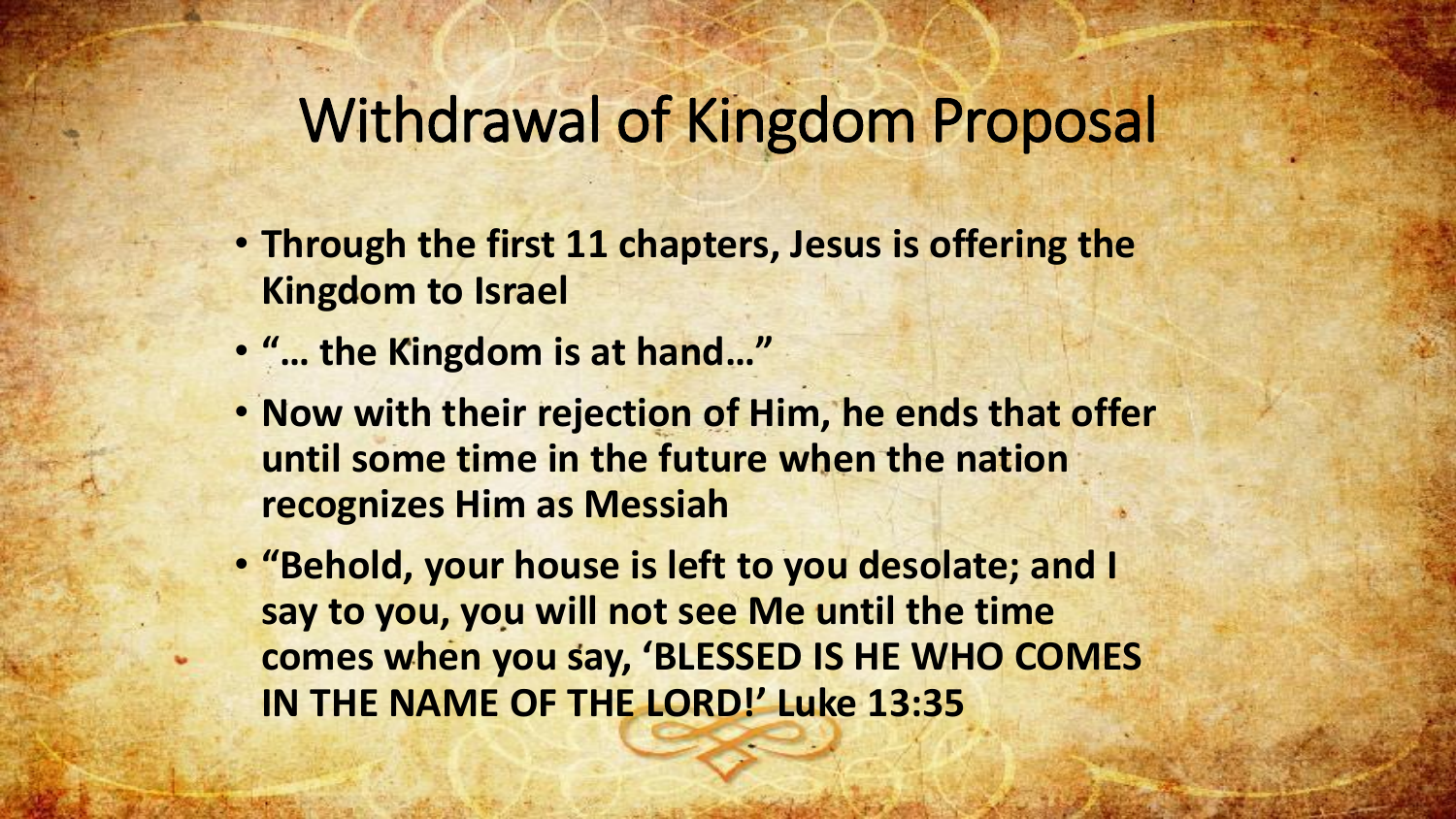#### Renewal of Kingdom Proposal

- **We know this happens at the end of the tribulation**
- **<sup>10</sup> "I will pour out on the house of David and on the people of Jerusalem, the Spirit of grace (unmerited favor) and supplication. And they will look at Me whom they have pierced; and they will mourn for Him as one mourns for an only son, and they will weep bitterly over Him as one who weeps bitterly over a firstborn. <sup>11</sup> In that day there shall be a great mourning in Jerusalem, like the mourning of [the city of] Hadadrimmon in the Valley of [[d\]](https://www.biblegateway.com/passage/?search=zech+12&version=AMP#fen-AMP-23057d)Megiddo [over beloved King [\[e\]](https://www.biblegateway.com/passage/?search=zech+12&version=AMP#fen-AMP-23057e) Josiah].** *Zech 12:10-11*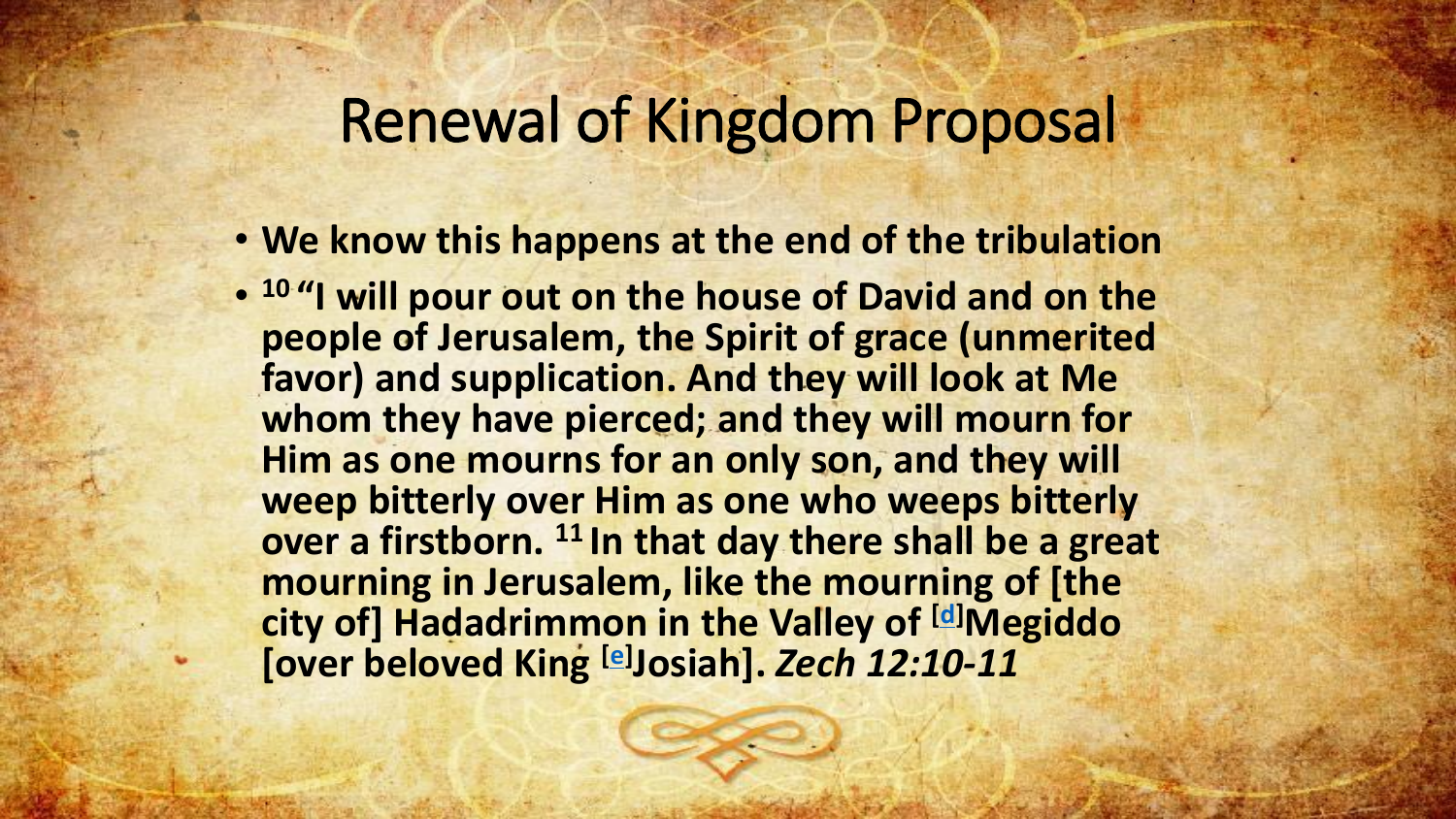### Matthew Chapter 12

- **Sad, pivotal, fortunate chapter**
- **Changed Jesus ministry**
- **Ended His proposal to bring the Kingdom to Israel in that generation**
- **Stopped trying to convince Israel that he was the Messiah**
- **Opened the door for Gentiles to hear the Word**